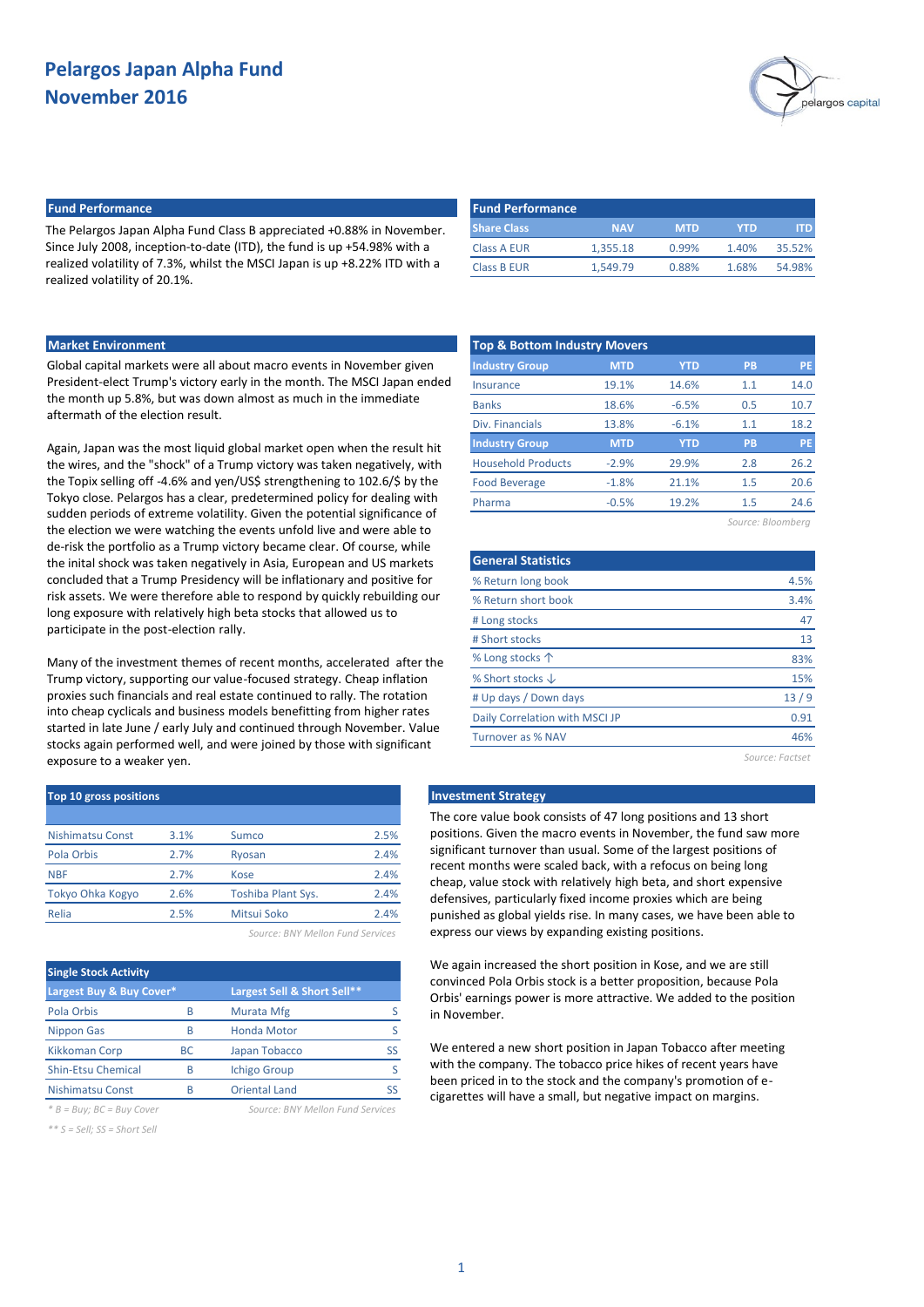

#### **Investment Strategy**

November's Top Gainers & Losers were heavily affected not only by the market's extreme volatility over the month, but also by our trading. We sharply reduced our exposure to yen-sensitive component maker Murata Manufacturing given the need to de-risk into the Trump volatility, and this resulted in a loss. But we quickly rebuilt long-exposure by adding to existing positions cheap, highbeta momentum stock such as Sumco, Sumitomo Metal Mining, Resona, and Mitsui Fudosan, all of which made a significant contribution to the month's performance. We added considerably to our long position in Nishimatsu Construction in November, and that also made a significant positive contribution.

The fundamentals for Tokyo Ohka have been strong for some time now and the stock performed strongly in in November as the market became increasingly optimistic about the outlook for semiconductor volumes.

As a factor, momentum worked negatively as well as positively in November. We have been successfully holding condo developer Takara Leben, and office redeveloper Ichigo Group for several years. However both stocks peaked recently compared to the market, after having avoided much of the market's weakness in 2H CY15 and 1H CY16. Profit taking in recent months continued in November. We continue to see significant long-term upside for both.







| <b>Top Gainers &amp; Losers</b> |  |        |                       |   |                 |  |  |  |  |  |
|---------------------------------|--|--------|-----------------------|---|-----------------|--|--|--|--|--|
| <b>Gainers</b>                  |  | $CTR*$ | <b>Losers</b>         |   | $CTR*$          |  |  |  |  |  |
| <b>Sumco Corp</b>               |  | 0.4%   | Murata Mfg            |   | $-0.3%$         |  |  |  |  |  |
| Nishimatsu Const L              |  | 0.4%   | <b>Takara Leben</b>   |   | $-0.2%$         |  |  |  |  |  |
| Sumitomo Met MiL                |  | 0.3%   | <b>Nippon Express</b> | S | $-0.2%$         |  |  |  |  |  |
| <b>Resona Holdings</b>          |  | 0.3%   | <b>Ichigo Group</b>   |   | $-0.2%$         |  |  |  |  |  |
| Mitsui Fudosan                  |  | 0.2%   | <b>Honda Motor</b>    |   | $-0.1%$         |  |  |  |  |  |
| $*CTR =$ Contribution           |  |        |                       |   | Source: Factset |  |  |  |  |  |



*Source: UBS PAS*

On a daily basis we track a number of style factors through our proprietary quant model. This helps us to detect dislocation within the market. In addition, it helps our understanding of style trends and investor's behavior in Japan.

The outperformance of the value factor which started last summer, continued in November, with momentum accelerating after the Trump win. The performance of value was very consistent across the different types of definitions and sectors. Most value factors are now showing strong momentum, and most expensive sectors are consistently underperforming cheap sectors. In previous newsletters we have commented extensively about the gross mispricing of cyclicals against defensives and the reversal of this misallocation is in full swing. It has also been joined by the strong outperformance of cheap cyclicals.

The P/E of the long book is 16.7x compared to 23.4x for the short book. The EV/EBITDA of the long book is 7.1x compared to 11.4x for the short book. The dividend yield of the long book is 2.2% compared to 1.6% in the short book.

The weighted average P/B of the long book is 1.5x compared to 2.2x for the short book. The cheapest P/B stocks can be found in the financials sector. However, because we restrict our investment universe to what we deem knowable and comprehendible we only follow a few banks and insurance companies.

Price momentum exposure has increased significantly. On a 9-month basis, the long book is up 22.6% and the short book up 1.7%.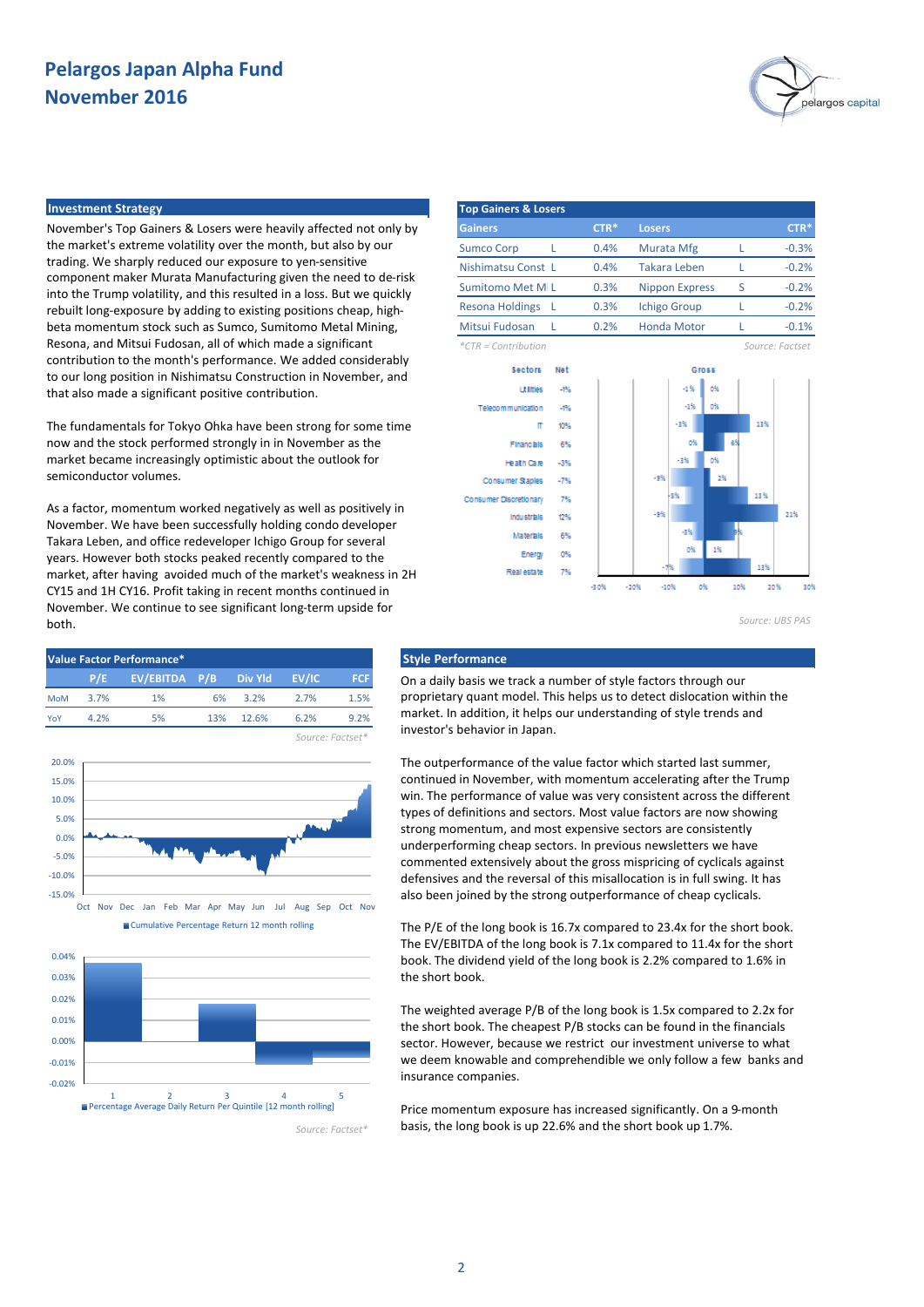

#### **Risk Measurement and Management**

The chart below shows the rolling 12-month net and gross exposure for the fund. The exposures are shown as 10 (trading) days moving averages.

Little has changed in terms of net and gross exposure. At the end of October, the gross exposure stood at 128%, the delta adjusted gross exposure was also 128%. The net exposure stood at 25%.

The ex-ante volatility based on daily data was 7.5% with an ex-ante beta of 0.28. In stark contrast to prior years, the beta of the long book is higher than the short book. As explained above we favor long positions in cheap, cyclical stocks and short expensive defensives.



*Source: BNY Mellon Fund Services\* Source: GS and Nomura*

| <b>Fund Overview</b>   |       |                 |
|------------------------|-------|-----------------|
|                        | Long  | <b>Short</b>    |
| Price to Earnings (PE) | 16.7  | 23.4            |
| <b>EV/EBITDA</b>       | 7.1   | 11.4            |
| Price to Book (PB)     | 1.5   | 2.2             |
| <b>Dividend Yield</b>  | 2.2   | 1.6             |
| EV/IC                  | 0.9   | 2.0             |
| 1 month momentum       | 6.3   | 0.8             |
| 6 month momentum       | 13.9  | 0.0             |
| 9 month momentum       | 22.6  | 1.7             |
| Earnings momentum (1M) | 14.2  | 10.0            |
| Earnings momentum (3M) | 4.5   | 8.0             |
| <b>CFROI</b>           | 7.8%  | 10.2%           |
| Cash/MarketValue       | 35.0% | 15.1%           |
|                        |       | Source: Factset |
| <b>Style Exposure</b>  |       |                 |
|                        | Long  | <b>Short</b>    |
| <b>Beta</b>            | 0.94  | 0.70            |
| <b>Volatility</b>      | 17.7% | 14.7%           |
| Debt-to-equity         | 12%   | 45%             |
|                        |       | Source: UBS PAS |

| <b>Risk Statistics Delta Adjusted</b>     |      |
|-------------------------------------------|------|
| Volatility (ex-ante; 3 months daily data) | 7.5% |
| Volatility (ex-ante; 5yr monthly data)    | 6.6% |
| Var (99%, 5 days)                         | 2.6% |
| Beta (ex-ante)                            | በ ንጾ |

### **Outlook**

*Strategic Framework - Outlook 2nd half of 2016*

During the first half of 2016 we operated under the assumption of a cyclical bear market. The three year bull run completed in August 2015. We argued for a cyclical bear market due to tightening conditions in global dollar liquidity. We correctly anticipated that the Fed would not be able to normalize interest rates as projected, because it is built on the faulty assumption of a self-sustaining US economic growth cycle. This thesis has materialized to a large extent and Japanese equities had the deepest correction since the global financial crisis, correcting 30% peak-to-through. In June, we witnessed a full fledged panic with Japanese equities in free fall and broad based capitulation. Our strategy is contrarian in nature, thus buying cheap assets and shorting overpriced assets. In July, dislocation within the market was at multi-decade highs and the potential alpha source an obvious one. During the summer months bond yields bottomed globally and one of the biggest style roation in decades started. However, Japanese equity price action remained tightly correlated to currency moves and swings in liquidity conditions. Only after appreciating the pro-cyclical nature of president-elect Trump's economic policies, markets are starting to price in more structural US dollar strength vs the Japanese yen. Therefore it seems that the turning point in Japanese equities coincided with the low point in value vs growth stocks in early July 2016. *Tactical assessment* - monthly outlook

We became more constructive on Japanese equities from a long beta perspective in October. Our expectation that "the best risk/reward opportunity lies in going long cheap cyclical assets and short expensive, defensive yield proxies, preferable stocks fitting the low-volatility theme" that we explained last month has proved accurate in November. As US rates move higher, the increased interest rate differential is mitigating the buying pressure on the JPY, and we are watching to see if JPY weakness accelerates as the market further appreciates BOJ's Kuroda commitment to keeping 10-year JGB rates at 0%. This could be the perfect storm for a rapid depreciation of the JPY against the US dollar and even the euro as ECB tappering becomes a possibility. Market participants are certainly not positioned for such an outcome. Higher Japanese equities would be inevitable. During 2016 we drastically increased the exposure towards low price-to-book specialty tech, tech chemicals and cheap capital goods companies. On the other side, the short book remains exposed to the expensive defensives. Now that the low-volatility theme and bond-like equity proxies have suffered heavy losses, it is only the beginning of the outflows to come and we remain convinced that value will continue to perform well.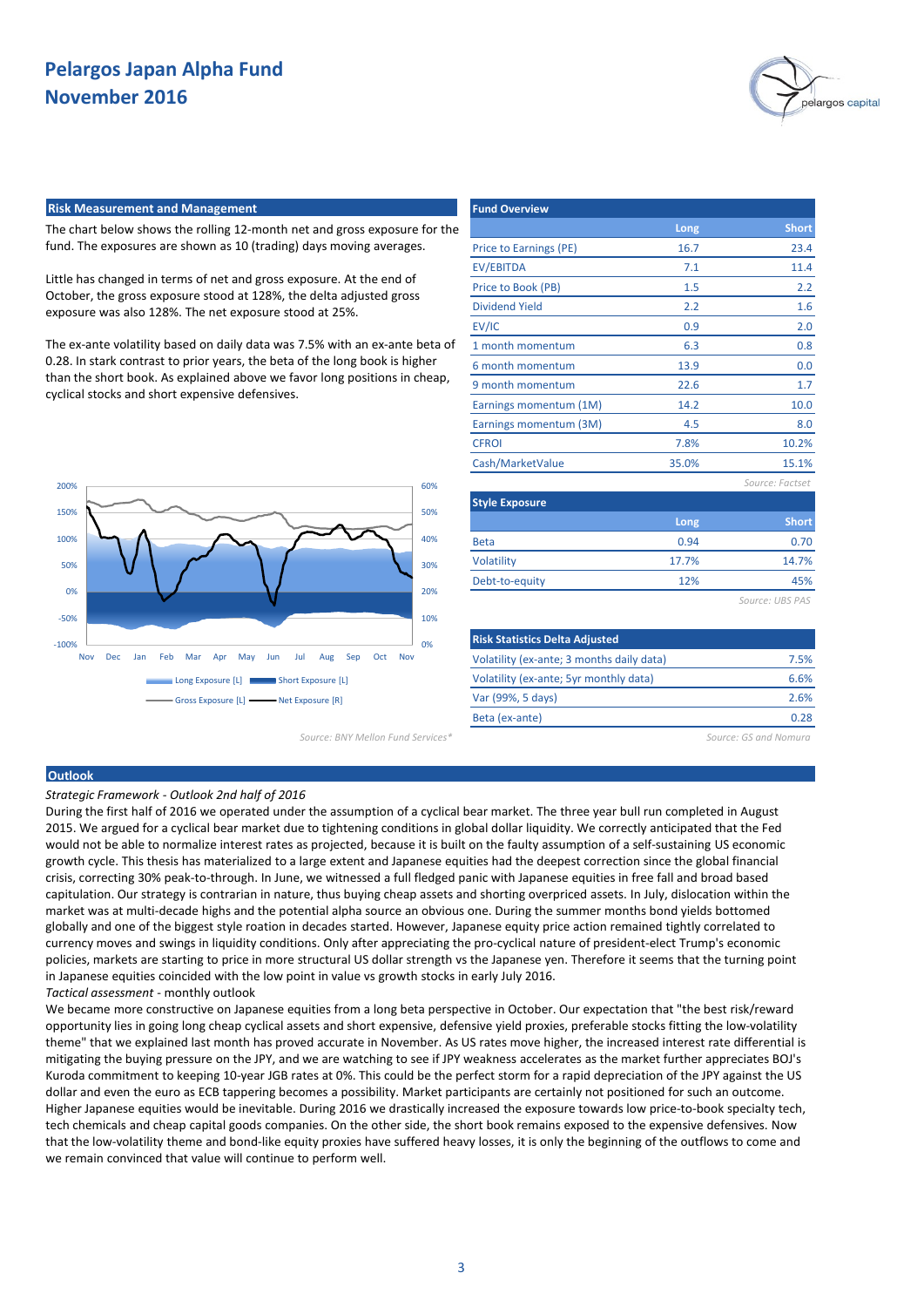

| <b>Historic Fund Performance (Monthly)</b> |            |          |          |          |            |            |          |          |          |          |            |          |
|--------------------------------------------|------------|----------|----------|----------|------------|------------|----------|----------|----------|----------|------------|----------|
|                                            | <b>Jan</b> | Feb      | Mar      | Apr      | <b>May</b> | <b>Jun</b> | Jul      | Aug      | Sep      | Oct      | <b>Nov</b> | Dec      |
| <b>Class A EUR</b>                         |            |          |          |          |            |            |          |          |          |          |            |          |
| 2016                                       | 1.35%      | 0.88%    | 1.08%    | $-0.20%$ | $-1.03%$   | $-4.52%$   | 2.08%    | $-1.09%$ | $-0.33%$ | 2.38%    | 0.99%      |          |
| 2015                                       | $-1.28%$   | 4.85%    | $-0.32%$ | 3.21%    | 2.54%      | $-1.63%$   | $-3.07%$ | $-3.05%$ | 2.42%    | 1.83%    | 2.16%      | $-1.62%$ |
| 2014                                       | $-3.21%$   | $-0.64%$ | $-0.59%$ | $-1.03%$ | $-2.28%$   | 1.40%      | 0.19%    | $-0.64%$ | 2.01%    | $-1.94%$ | $-1.28%$   | 0.92%    |
| 2013                                       | 4.99%      | $-0.58%$ | 6.55%    | 6.10%    | $-1.05%$   | $-0.78%$   | 0.26%    | $-0.91%$ | 1.08%    | $-0.79%$ | 1.35%      | 1.61%    |
| 2012                                       | $-1.43%$   | 3.77%    | 1.31%    | $-1.26%$ | $-3.88%$   | 1.72%      | 0.79%    | 0.89%    | 1.28%    | 0.54%    | 2.53%      | 3.78%    |
| 2011                                       | 0.84%      | $-0.06%$ | $-1.56%$ | 0.10%    | $-0.19%$   | 0.38%      | $-0.01%$ | $-3.68%$ | 0.64%    | $-0.41%$ | $-2.64%$   | 1.64%    |
| 2010                                       | 0.65%      | $-0.25%$ | 3.27%    | 3.16%    | $-2.71%$   | $-1.27%$   | 1.12%    | $-0.39%$ | 0.82%    | 1.03%    | 1.28%      | 1.75%    |
| 2009                                       | 0.35%      | 1.62%    | $-0.76%$ | $-0.71%$ | 0.98%      | 1.03%      | $-1.84%$ | 2.07%    | $-1.61%$ | $-0.40%$ | $-3.37%$   | 3.19%    |
|                                            |            |          |          |          |            |            |          |          |          |          |            |          |

| <b>Class B EUR</b> |          |          |          |          |          |          |          |          |          |          |          |          |
|--------------------|----------|----------|----------|----------|----------|----------|----------|----------|----------|----------|----------|----------|
| 2016               | 1.27%    | 0.92%    | 1.18%    | $-0.19%$ | $-1.06%$ | $-4.33%$ | 2.12%    | $-1.05%$ | $-0.29%$ | 2.38%    | 0.88%    |          |
| 2015               | $-1.24%$ | 4.89%    | $-0.27%$ | 3.25%    | 2.57%    | $-1.67%$ | $-2.94%$ | $-3.01%$ | 2.46%    | 1.88%    | 2.06%    | $-1.42%$ |
| 2014               | $-3.16%$ | $-0.60%$ | $-0.56%$ | $-0.99%$ | $-2.24%$ | 1.44%    | 0.23%    | $-0.60%$ | 2.06%    | $-1.89%$ | $-1.24%$ | 0.96%    |
| 2013               | 5.35%    | $-0.58%$ | 6.98%    | 6.48%    | $-1.07%$ | $-0.78%$ | 0.31%    | $-0.92%$ | 1.18%    | $-0.80%$ | 1.46%    | 1.73%    |
| 2012               | $-1.38%$ | 3.81%    | 1.35%    | $-1.21%$ | $-3.83%$ | 1.76%    | 0.84%    | 0.93%    | 1.32%    | 0.58%    | 2.50%    | 4.06%    |
| 2011               | 0.93%    | $-0.03%$ | $-1.55%$ | 0.14%    | $-0.14%$ | 0.42%    | 0.03%    | $-3.63%$ | 0.69%    | $-0.38%$ | $-2.60%$ | 1.68%    |
| 2010               | 0.73%    | $-0.23%$ | 3.52%    | 3.39%    | $-2.83%$ | $-1.31%$ | 1.23%    | $-0.37%$ | 0.91%    | 1.13%    | 1.40%    | 1.89%    |
| 2009               | 2.07%    | 1.67%    | $-0.73%$ | $-0.67%$ | 1.34%    | 1.13%    | $-1.93%$ | 2.24%    | $-1.68%$ | $-0.39%$ | $-2.99%$ | 2.84%    |
| 2008               |          |          |          |          |          |          | 0.96%    | $-1.35%$ | 1.40%    | 3.44%    | 0.52%    | 1.39%    |

| <b>Historic Fund Performance (Yearly)</b> |       |       |          |        |               |          |       |       |       |  |
|-------------------------------------------|-------|-------|----------|--------|---------------|----------|-------|-------|-------|--|
|                                           | 2016  | 2015  | 2014     | 2013   | 2012          | 2011     | 2010  | 2009  | 2008  |  |
| <b>Class A EUR</b>                        | 1.40% | 5.81% | $-6.99%$ | 18.86% | 10.24% -4.96% |          | 8.66% | 0.36% |       |  |
| <b>Class B EUR</b>                        | 1.68% | 6.36% | $-6.52%$ | 20.57% | 10.95%        | $-4.48%$ | 9.67% | 2.75% | 6.46% |  |

| <b>Fund Facts</b>                 |                              | <b>Fund Facts</b>                         |                                            |
|-----------------------------------|------------------------------|-------------------------------------------|--------------------------------------------|
| <b>Investment Manager</b>         | <b>Pelargos Capital</b>      | <b>Fund Size in EUR</b>                   | €93,222,532                                |
| <b>Legal Status</b>               | FGR (fund for joint account) | <b>Fund Size in USD</b>                   | \$98,713,339                               |
| <b>Fiscal Status</b>              | VBI (tax exempt)             | <b>Participations Outstanding Class A</b> | 236                                        |
| <b>Dividend Policy</b>            | Reinvestment                 | <b>Participations Outstanding Class B</b> | 59,945                                     |
| <b>Base Currency</b>              | <b>EUR</b>                   | <b>Minimum Subscription Class A</b>       | <b>EUR 10,000</b>                          |
| <b>ISIN Class A EUR</b>           | NL0009051887                 | <b>Minimum Subscription Class B</b>       | <b>EUR 10,000</b>                          |
| <b>ISIN Class B EUR</b>           | NL0001118015                 | <b>Dealing Day</b>                        | First business day of each month           |
| <b>Inception Date Class A EUR</b> | January 2009                 | <b>Subscription</b>                       | Any dealing day, 5 business days notice    |
| <b>Inception Date Class B EUR</b> | <b>July 2008</b>             | <b>Redemption</b>                         | 15 business days notice                    |
|                                   |                              | <b>Management Fee Class A</b>             | 1.5%                                       |
| <b>Company Facts</b>              |                              | <b>Management Fee Class B</b>             | 1.0%                                       |
| <b>Firm AUM in EUR</b>            | € 220,303,591                | <b>Performance Fee Class A</b>            | 20% subject to High Watermark              |
| <b>Firm AUM in USD</b>            | \$233,279,473                | <b>Performance Fee Class B</b>            | 15% subject to High Watermark              |
|                                   |                              | <b>Early Redemption Fee</b>               | max 1% (accrues to Fund)                   |
|                                   |                              | <b>Lock-up Class B</b>                    | 1 year                                     |
| <b>Portfolio Managers</b>         |                              | <b>Service Providers</b>                  |                                            |
| <b>Richard Dingemans</b>          |                              | <b>Prime Brokers</b>                      | <b>UBS AG, Goldman Sachs International</b> |
| <b>Michael Kretschmer</b>         |                              | <b>Administrator</b>                      | <b>BNY Mellon Fund Services</b>            |
|                                   |                              | <b>Accountant</b>                         | PricewaterhouseCoopers                     |
| <b>Fund Description</b>           |                              | Legal                                     | De Brauw Blackstone Westbroek N.V.         |
| <b>Investment Strategy</b>        | <b>Equity Long/Short</b>     | <b>Title Holder</b>                       | SGG Netherlands N.V.                       |